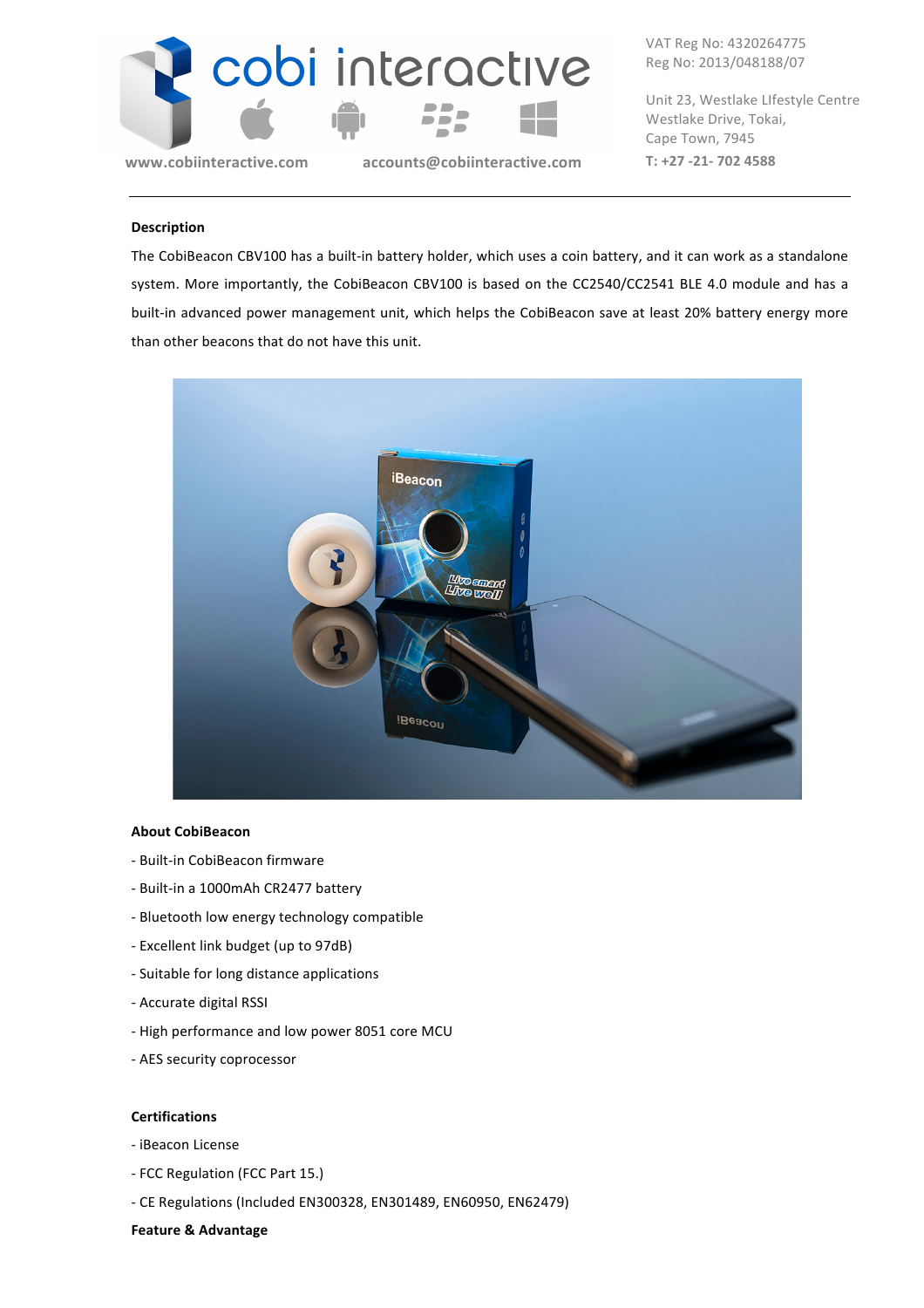- Application for advertisement and proximity location
- Supports both iOS 7.0+ and Android 4.3+ system
- Built-in pairing password to prevent others changing the settings
- CobiBeacon name, UUID, Major, Minor values and broadcasting interval can be changed by customer
- Battery capacity intelligent detecting and notification feature
- Supports soft reboot function, no longer required to take out the battery to reboot the device
- CobiBeacon serial ID can be customized, it will help customer to easily distinguish which one is which
- Placed a button on the board used to activate / shutdown beacon device
- Supports the connectable and non-connectable broadcasting mode
- Supports the OAD function
- Publishes the free upgraded firmware regularly
- Built-in JTAG port for other customized application firmware as a standalone system
- The customer's logo can be printed on the housing if required

#### **Operation Instructions**

- 1. Activate CobiBeacon before using device
	- 1.1 Use a small screw driver or sharp flat tool to open the case, take out the module and find the BUTTON;
	- 1.2 Press the BUTTON and hold down for 10 seconds, the Blue LED will light will come on for 5 seconds and then go off; indicating the beacon is active and ready to start broadcasting.
- 2. Shutdown CobiBeacon as below method
	- 2.1 Use the same tool referred to above, to open the case, take out the module;
	- 2.2 Press the BUTTON and hold down for 10 seconds, the Blue LED will flash 5 times and then go off; it means that CobiBeacon is in Sleep mode and stop broadcasting.



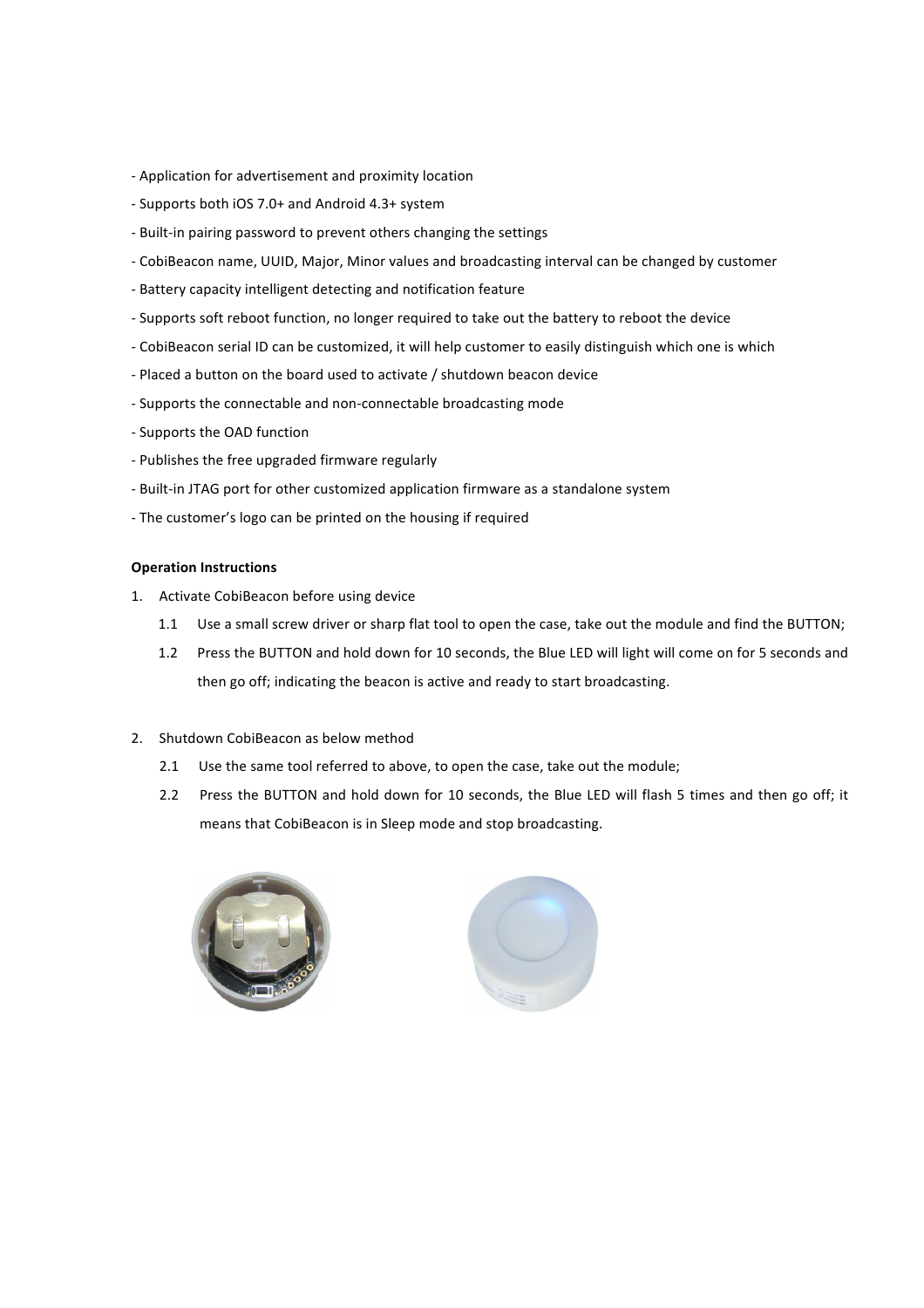#### **Low Battery Indication**

If the battery level reduces to below 2.3V, the Red LED will flash every 5 seconds. The CobiBeacon will stop broadcasting automatically once the battery level has reduced below 2.1V.



## **Default Setting**

| Parameters    | <b>Item</b>               | Default Value                                  |
|---------------|---------------------------|------------------------------------------------|
| 0xFFF1        | Proximity UUID            | E2C56DB5-DFFB-48D2-B060-D0F5A71096E0           |
| 0xFFF2        | Major                     | 0x0000                                         |
| 0xFFF3        | Minor                     | 0x0000                                         |
| 0xFFF4        | <b>Measured Power</b>     | 0xC5                                           |
| 0xFFF5        | <b>Transmission Power</b> | 0x00(0dBm)                                     |
| 0xFFF6        | Pairing Password          | OxOFOFF3 (the corresponding decimal is 987123) |
| 0xFFF7        | Broadcasting interval     | 0x09                                           |
| 0xFFF8        | <b>Beacon Serial ID</b>   | Random (Unique serial ID for beacon)           |
| <b>OxFFFE</b> | <b>Connection Mode</b>    | 0x00 (connectable mode)                        |
| <b>OxFFFF</b> | Soft Reboot               | OxOFOFF3 (the corresponding decimal is 987123) |
| 0x180F        | <b>Battery Service</b>    | 0x64 (100% full capacity of battery)           |

## **JTAG Connection**





**Pin Symbol Connection Remarks** 1 G Ground --- $2$  V 3.3Vdc from CC Debugger  $\vert$  ---3 C DC (Debug Clock) Put a pull-up resistor 10Kohm to VDD 4 D DD (Debug Data) Put a pull-up resistor 10Kohm to VDD 5 R Reset ---

\* The definition of symbol complies with TI's standard JTAG.